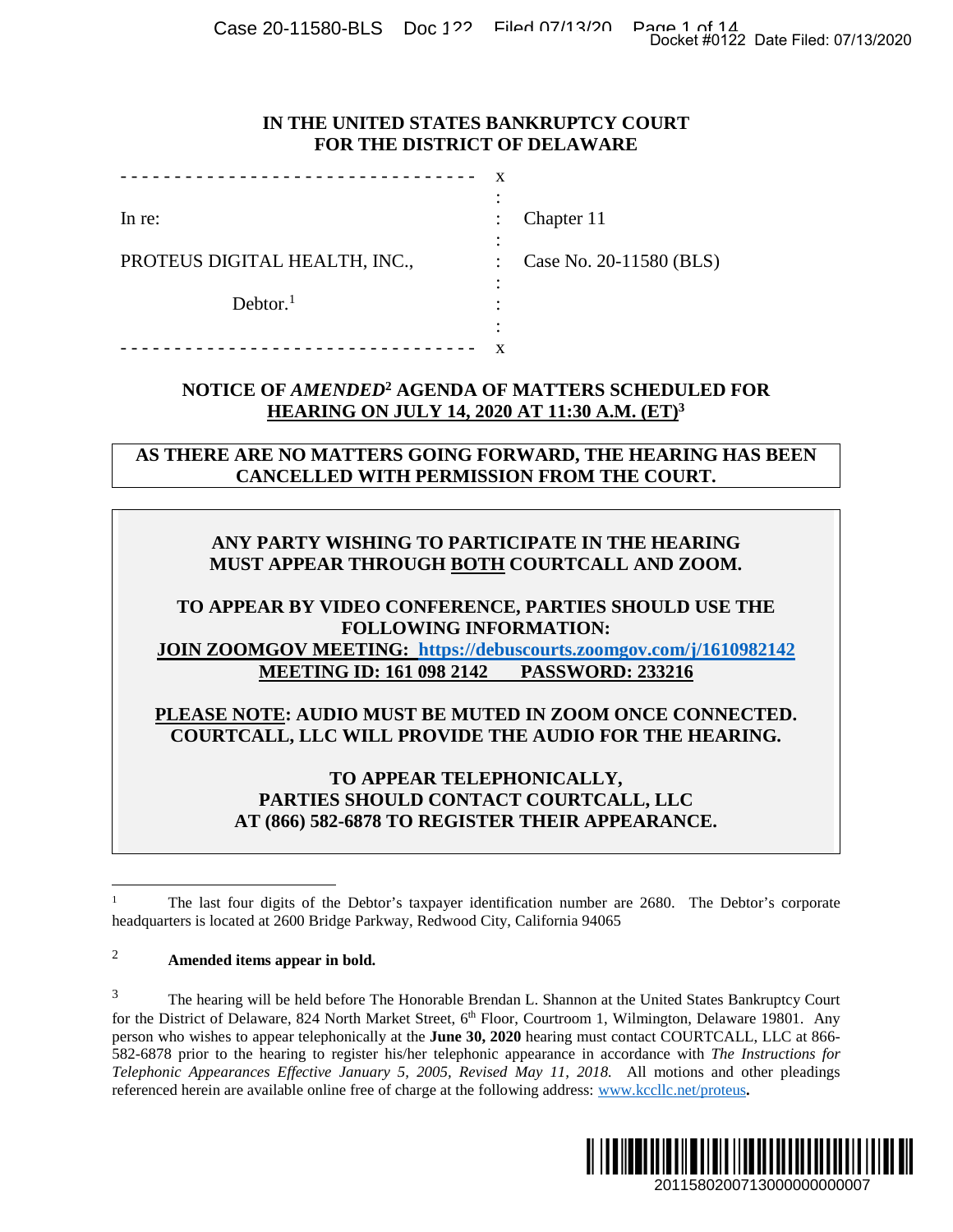## **I. RESOLVED MATTERS:**

1. Debtor's Motion for Interim and Final Orders Pursuant to 11 U.S.C. §§ 105(a), 363, 507(a), 541, 1107(a) and 1108, and Fed. R. Bankr. P. 6003 and 6004, to *Inter Alia*, (I) Authorize, But Not Direct, the Debtor to Pay Prepetition Wages, Compensation and Employee Benefits; (II) Authorize, But Not Direct, the Debtor to Continue Certain Employee Benefit Programs in the Ordinary Course; (III) Authorize All Banks to Honor Prepetition Checks for Payment of Prepetition Employee Obligations; and (IV) Grant Other Related Relief [Docket No. 3- filed June 16, 2020

Response/Objection Deadline: July 7, 2020 at 4:00 p.m. (ET); extended until July 9, 2020 at 5:00 p.m. (ET) for the Official Committee of Unsecured Creditors (the "Committee")

Responses/Objections Received: None.

- i. Interim Order Pursuant 11 U.S.C. §§ 105(a), 363, 507(a), 541, 1107(a) and 1108, and Fed. R. Bankr. P. 6003 and 6004, to *Inter Alia*, (I) Authorize, But Not Direct, the Debtor to Pay Prepetition Wages, Compensation and Employee Benefits; (II) Authorize, But Not Direct, the Debtor to Continue Certain Employee Benefit Programs in the Ordinary Course; (III) Authorize All Banks to Honor Prepetition Checks for Payment of Prepetition Employee Obligations; and (IV) Grant Other Related Relief [Docket No. 40 – entered June 18, 2020]
- ii. Omnibus Notice of Second Day Hearing to be Held on July 14, 2020 at 11:30 a.m. (ET) [Docket No. 48 – filed June 19, 2020]
- iii. Certification of Counsel Regarding Debtor's Motion for Entry of Final Order Pursuant to 11 U.S.C. §§ 105(a), 363, 507(a), 541, 1107(a) and 1108, and Fed. R. Bankr. P. 6003 and 6004, to *Inter Alia*, (I) Authorize, But Not Direct, the Debtor to Pay Prepetition Wages, Compensation and Employee Benefits; (II) Authorize, But Not Direct, the Debtor to Continue Certain Employee Benefit Programs in the Ordinary Course; (III) Authorize All Banks to Honor Prepetition Checks for Payment of Prepetition Employee Obligations; and (IV) Grant Other Related Relief [Docket No. 102 – filed July 10, 2020]
- iv. Final Order Pursuant to 11 U.S.C. §§ 105(a), 363, 507(a), 541, 1107(a) and 1108, and Fed. R. Bankr. P. 6003 and 6004, to *Inter Alia*, (I) Authorize, But Not Direct, the Debtor to Pay Prepetition Wages, Compensation and Employee Benefits; (II) Authorize, But Not Direct, the Debtor to Continue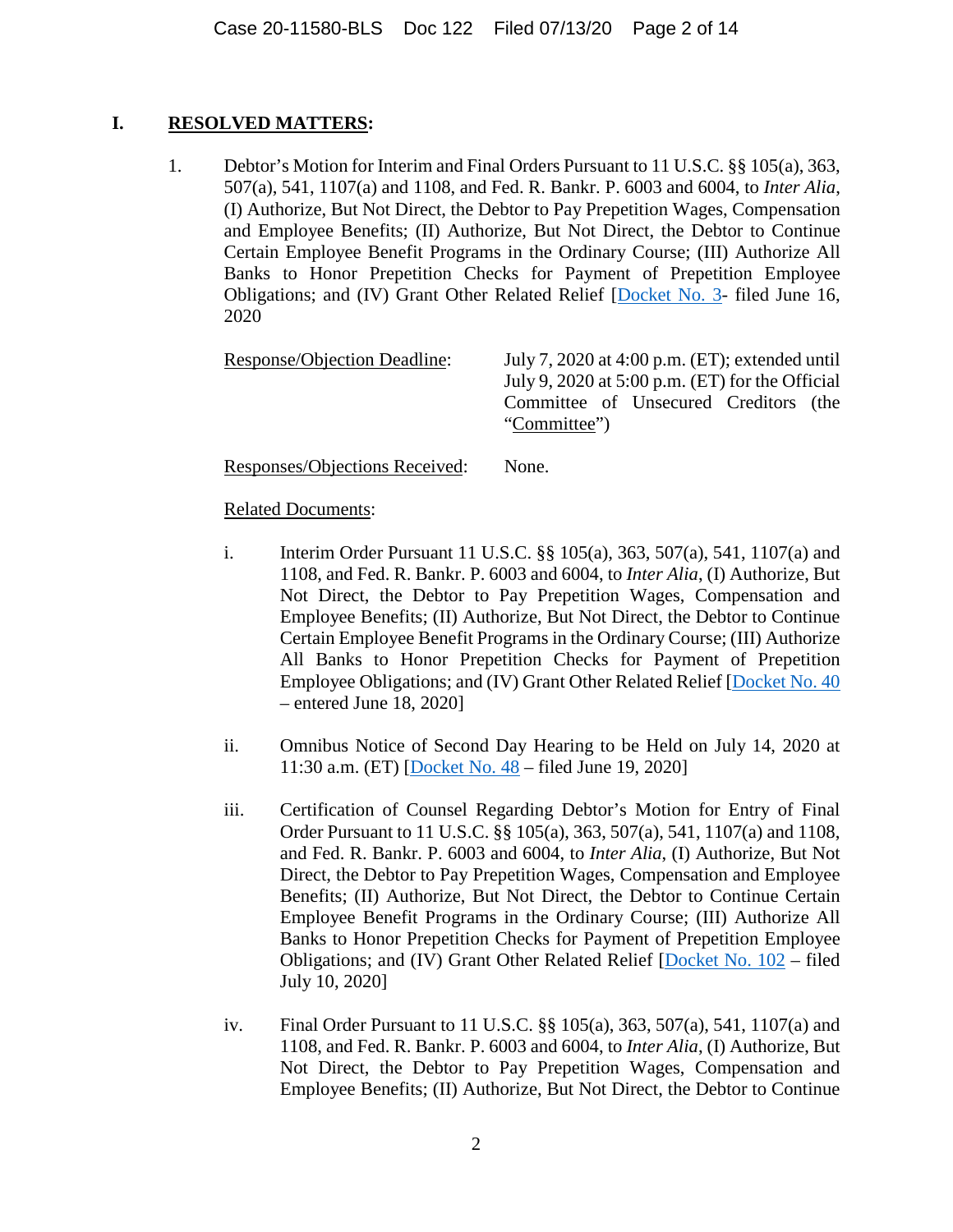Certain Employee Benefit Programs in the Ordinary Course; (III) Authorize All Banks to Honor Prepetition Checks for Payment of Prepetition Employee Obligations; and (IV) Grant Other Related Relief [Docket No. 113 – entered July 10, 2020]

Status: On July 10, 2020, an order was entered resolving this matter. Accordingly, a hearing on this matter is no longer required.

2. Debtor's Motion for Interim and Final Orders Pursuant to 11 U.S.C. §§ 105(a) and 366 (I) Approving Debtor's Proposed Form of Adequate Assurance of Payment, (II) Establishing Procedures for Resolving Objections by Utility Companies, and (III) Prohibiting Utility Companies from Altering, Refusing or Discontinuing Service [Docket No. 4 - filed June 16, 2020]

| Response/Objection Deadline: |           |  |  | July 7, 2020 at 4:00 p.m. $(ET)$ ; extended until |  |
|------------------------------|-----------|--|--|---------------------------------------------------|--|
|                              | Committee |  |  | July 9, 2020 at 5:00 p.m. $(ET)$ for the          |  |
|                              |           |  |  |                                                   |  |

Responses/Objections Received: None.

- i. Interim Order Pursuant to 11 U.S.C. §§ 105(a) and 366 (I) Approving Debtor's Proposed Form of Adequate Assurance of Payment, (II) Establishing Procedures for Resolving Objections by Utility Companies, and (III) Prohibiting Utility Companies from Altering, Refusing or Discontinuing Service [Docket No. 41 – entered June 18, 2020]
- ii. Omnibus Notice of Second Day Hearing to be Held on July 14, 2020 at 11:30 a.m. (ET) [Docket No. 48 – filed June 19, 2020]
- iii. Certification of No Objection Regarding Debtor's Motion for Entry of Final Order Pursuant to 11 U.S.C. §§ 105(a) and 366 (I) Approving Debtor's Proposed Form of Adequate Assurance of Payment, (II) Establishing Procedures for Resolving Objections by Utility Companies, and (III) Prohibiting Utility Companies from Altering, Refusing or Discontinuing Service [Docket No. 93 – filed July 9, 2020]
- iv. Order Pursuant to 11 U.S.C. §§ 105(a) and 366 (I) Approving Debtor's Proposed Form of Adequate Assurance of Payment, (II) Establishing Procedures for Resolving Objections by Utility Companies, and (III) Prohibiting Utility Companies from Alerting, Refusing or Discontinuing Service [Docket No. 104 – entered July 10, 2020]
- Status: On July 10, 2020, an order was entered resolving this matter. Accordingly, a hearing on this matter is no longer required.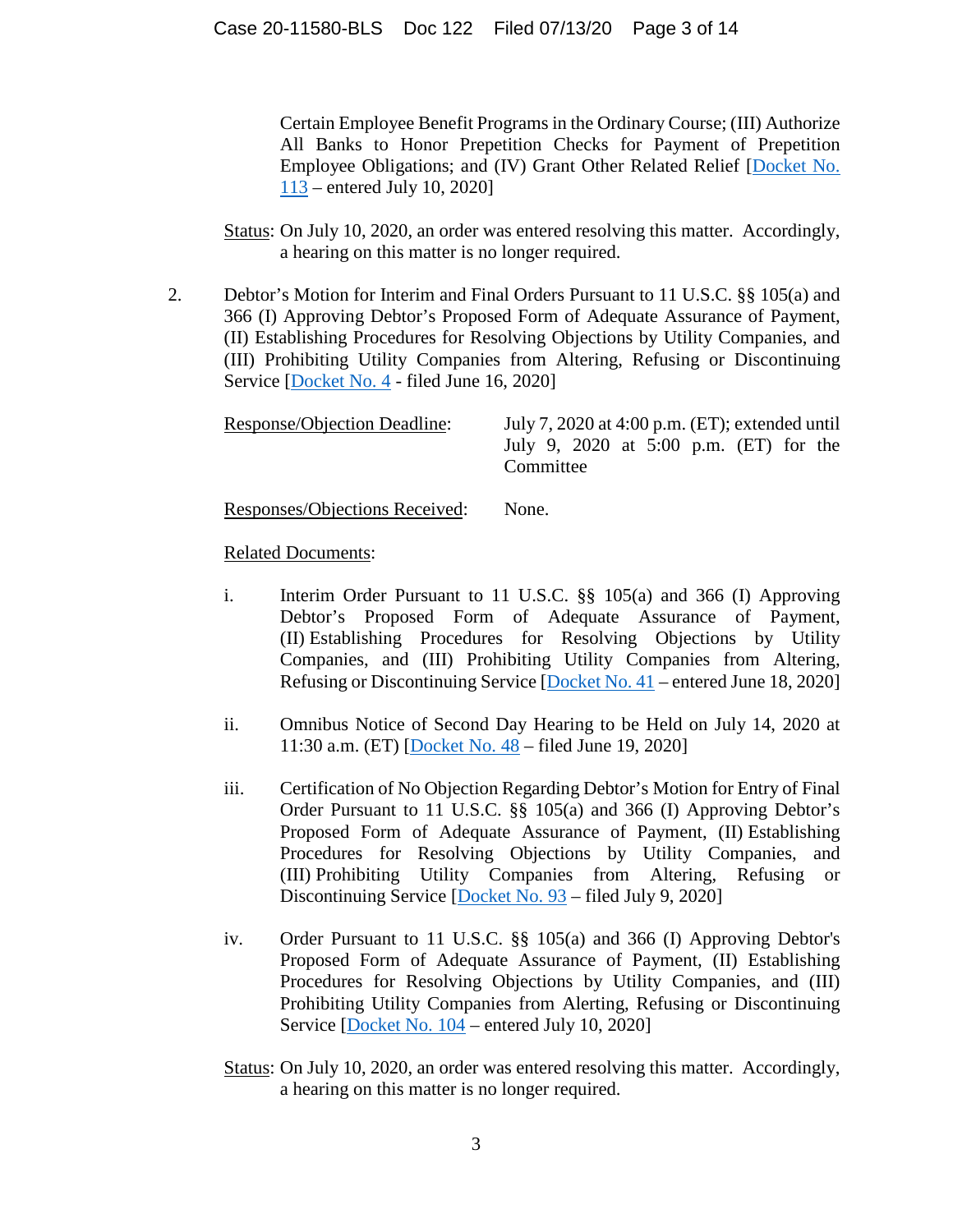3. Debtor's Motion for Interim and Final Orders Authorizing Debtor to (I) Maintain Existing Insurance Policies and Pay All Obligations Arising Thereunder; and (II) Renew, Revise, Extend, Supplement or Enter into New Insurance Policies Pursuant to 11 U.S.C. §§ 105, 361, 362, 363, 1107 and 1108**,** and Fed. R. Bankr. P. 6003 and 6004 [Docket No. 5 - filed June 16, 2020]

| <b>Response/Objection Deadline:</b> | July 7, 2020 at 4:00 p.m. $(ET)$ ; extended until     |  |  |  |  |
|-------------------------------------|-------------------------------------------------------|--|--|--|--|
|                                     | July 9, 2020 at 5:00 p.m. $(ET)$ for the<br>Committee |  |  |  |  |
|                                     |                                                       |  |  |  |  |

Responses/Objections Received: None.

Related Documents:

- i. Interim Order Authorizing Debtor to (I) Maintain Existing Insurance Policies and Pay All Obligations Arising Thereunder; and (II) Renew, Revise, Extend, Supplement or Enter into New Insurance Policies Pursuant to 11 U.S.C. §§ 105, 361, 362, 363, 1107 and 1108**,** and Fed. R. Bankr. P. 6003 and 6004 [Docket No. 42 – entered July 18, 2020]
- ii. Omnibus Notice of Second Day Hearing to be Held on July 14, 2020 at 11:30 a.m. (ET) [Docket No. 48 – filed June 19, 2020]
- iii. Certificate of No Objection Regarding Debtor's Motion for Entry of Final Order Authorizing Debtor to (I) Maintain Existing Insurance Policies and Pay All Obligations Arising Thereunder; and (II) Renew, Revise, Extend, Supplement or Enter into New Insurance Policies Pursuant to 11 U.S.C. §§ 105, 361, 362, 363, 1107 and 1108, and Fed. R. Bankr. P. 6003 and 6004 [Docket No. 94 – filed July 9, 2020
- iv. Final Order Authorizing Debtor to (I) Maintain Existing Insurance Policies and Pay All Obligations Arising Thereunder; and (II) Renew, Revise, Extend, Supplement or Enter into New Insurance Policies Pursuant to 11 U.S.C. §§ 105, 361, 362, 363, 1107 and 1108**,** and Fed. R. Bankr. P. 6003 and 6004 [Docket No. 105 – entered July 10, 2020]

Status: On July 10, 2020, an order was entered resolving this matter. Accordingly, a hearing on this matter is no longer required.

4. Debtor's Motion for Interim and Final Orders (A) Authorizing the Debtor to (I) Continue to Operate Its Cash Management System, (II) Honor Certain Prepetition Obligations Related Thereto and (III) Maintain Existing Business Forms; (B) Authorizing the Debtor's Banks to Honor All Related Payment Requests and (C) Granting Related Relief [Docket No. 7 - filed June 16, 2020]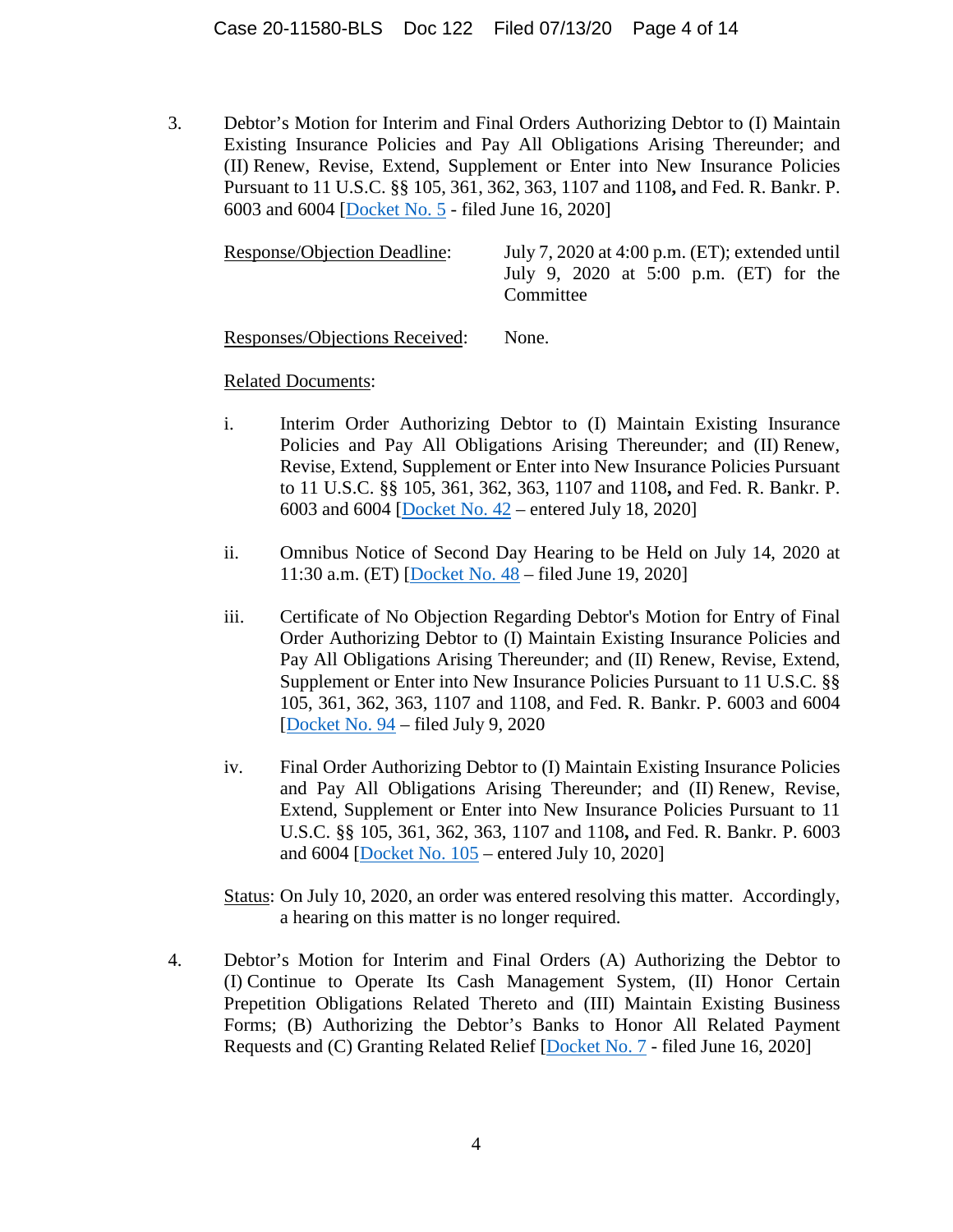Response/Objection Deadline: July 7, 2020 at 4:00 p.m. (ET); extended until July 9, 2020 at 5:00 p.m. (ET) for the Committee

Responses/Objections Received:

A. Informal comments from the Office of the United States Trustee for the District of Delaware (the "U.S. Trustee")

Related Documents:

- i. Interim Order Granting the Motion of the Debtor for Entry of Order (A) Authorizing the Debtor to (I) Continue to Operate Its Cash Management System, (II) Honor Certain Prepetition Obligations Related Thereto and (III) Maintain Existing Business Forms; (B) Authorizing the Debtor's Banks to Honor All Related Payment Requests and (C) Granting Related Relief [Docket No. 44 – entered June 18, 2020]
- ii. Omnibus Notice of Second Day Hearing to be Held on July 14, 2020 at 11:30 a.m. (ET) [Docket No. 48 – filed June 19, 2020]
- iii. Certification of Counsel Regarding Debtor's Motion for Entry of Final Order (A) Authorizing the Debtor to (I) Continue to Operate Its Cash Management System, (II) Honor Certain Prepetition Obligations Related Thereto and (III) Maintain Existing Business Forms; (B) Authorizing the Debtor's Banks to Honor All Related Payment Requests and (C) Granting Related Relief [Docket No. 103 – filed July 10, 2020]
- iv. Final Order (A) Authorizing the Debtor to (I) Continue to Operate Its Cash Management System, (II) Honor Certain Prepetition Obligations Related Thereto and (III) Maintain Existing Business Forms; (B) Authorizing the Debtor's Banks to Honor All Related Payment Requests and (C) Granting Related Relief [Docket No. 114 – entered July 10, 2020]

Status: On July 10, 2020, an order was entered resolving this matter. Accordingly, a hearing on this matter is no longer required.

5. Debtor's Motion for Order Extending Time for Debtor to File Its Schedules and Statements [Docket No. 56 – filed June 23, 2020]

Response/Objection Deadline: July 7, 2020 at 4:00 p.m. (ET); extended until July 9, 2020 at 5:00 p.m. (ET) for the **Committee** 

Responses/Objections Received:

A. Informal comments from the U.S. Trustee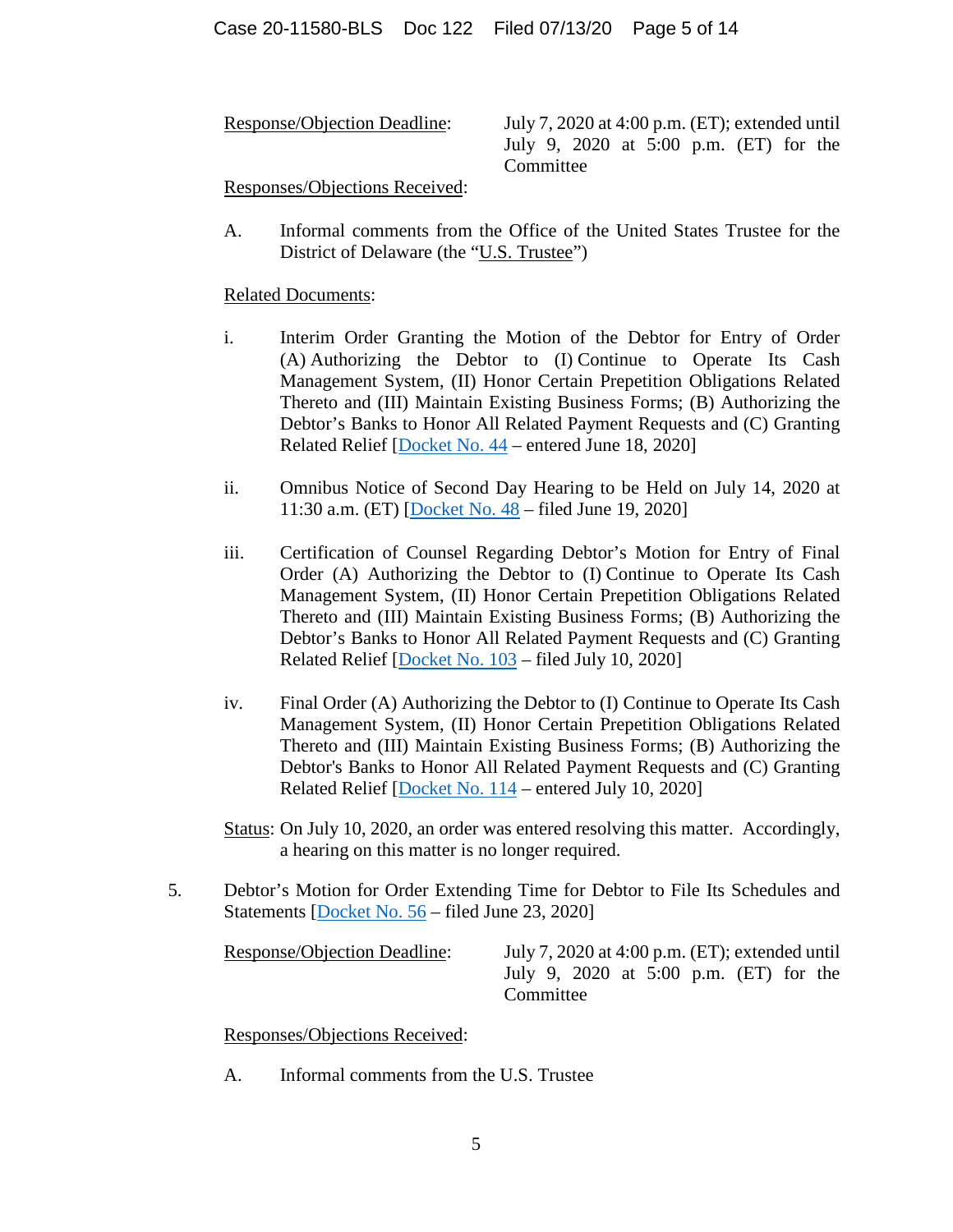# Related Documents:

- i. Certification of Counsel Regarding Debtor's Motion for Order Extending Time for Debtor to File Its Schedules and Statements [Docket No. 95 – filed July 9, 2020]
- ii. Order Extending Time for Debtor to File Its Schedules and Statements [Docket No. 106 – entered July 10, 2020]

Status: On July 10, 2020, an order was entered resolving this matter. Accordingly, a hearing on this matter is no longer required.

6. Motion for an Order Establishing Procedures for Interim Compensation and Reimbursement of Expenses [Docket No. 57 – filed June 23, 2020]

Response/Objection Deadline July 7, 2020 at 4:00 p.m. (ET); extended until

July 9, 2020 at 5:00 p.m. (ET) for the **Committee** 

Responses/Objections Received:

A. Informal comments from the U.S. Trustee

# Related Documents:

- i. Certification of Counsel Regarding Debtor's Motion for an Order Establishing Procedures for Interim Compensation and Reimbursement of Expenses of Professionals [Docket No. 96 – filed July 10, 2020]
- ii. Order Authorizing Procedures for Interim Compensation and Reimbursement of Expenses of Professionals [Docket No. 107 – entered July 10, 2020]

Status: On July 10, 2020, an order was entered resolving this matter. Accordingly, a hearing on this matter is no longer required.

7. Debtor's Motion for Entry of an Order Pursuant to Sections 105(a), 327, 328 and 330 of the Bankruptcy Code Authorizing the Debtor to Retain and Compensate Professionals Employed in the Ordinary Course of Business Effective as of the Petition Date [Docket No. 58 – filed June 23, 2020]

Response/Objection Deadline: July 7, 2020 at 4:00 p.m. (ET); extended until July 9, 2020 at 5:00 p.m. (ET) for the Committee

Responses/Objections Received:

A. Informal comments from the U.S. Trustee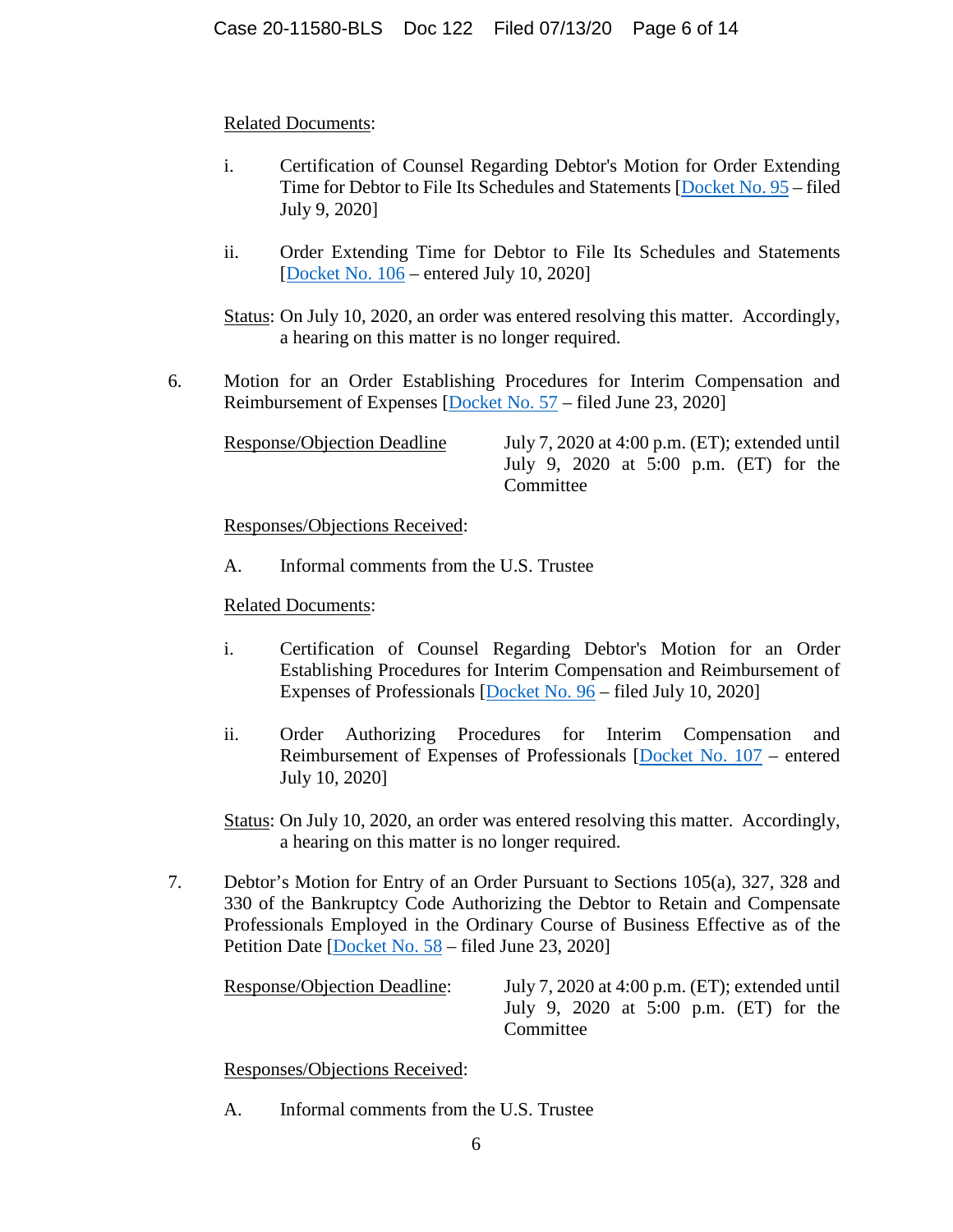## Related Documents:

- i. Certification of Counsel Regarding Debtor's Motion for Entry of an Order Pursuant to Sections 105(a), 327, 328 and 330 of the Bankruptcy Code Authorizing the Debtor to Retain and Compensate Professionals Employed in the Ordinary Course of Business Effective as of the Petition Date [Docket No. 97 – filed July 10, 2020]
- ii. Order Pursuant to Sections 105(a), 327, 238 and 330 of the Bankruptcy Code Authorizing the Debtor to Retain and Compensate Professionals Employed in the Ordinary Course of Business Effective as of the Petition Date [Docket No. 112 – entered July 10, 2020]
- Status: On July 10, 2020, an order was entered resolving this matter. Accordingly, a hearing on this matter is no longer required.
- 8. Debtor's Application Pursuant to 11 U.S.C. Sections 105(a) and 363(b) to (I) Employ and Retain SierraConstellation Partners, LLC and (II) Designate Lawrence R. Perkins as Interim Chief Executive Officer, Effective as of the Petition Date [Docket No. 59 – filed June 23, 2020]

Response/Objection Deadline July 7, 2020 at 4:00 p.m. (ET); extended until July 9, 2020 at 5:00 p.m. (ET) for the **Committee** 

Responses/Objection Received:

A. Informal comments from the U.S. Trustee

- i. Certification of Counsel Regarding Debtor's Application Pursuant to 11 U.S.C. Sections 105(a) and 363(b) to (I) Employ and Retain SierraConstellation Partners, LLC and (II) Designate Lawrence R. Perkins as Interim Chief Executive Officer, Effective as of the Petition Date [Docket No. 98 – filed July 10, 2020]
- ii. Order Authorizing the Employment and Retention of SierraConstellation Partners, LLC and Designation of Lawrence R. Perkins as Interim Chief Executive Officer of Debtor Effective as of the Petition Date [Docket No. 108 – entered July 10, 2020]
- Status: On July 10, 2020, an order was entered resolving this matter. Accordingly, a hearing on this matter is no longer required.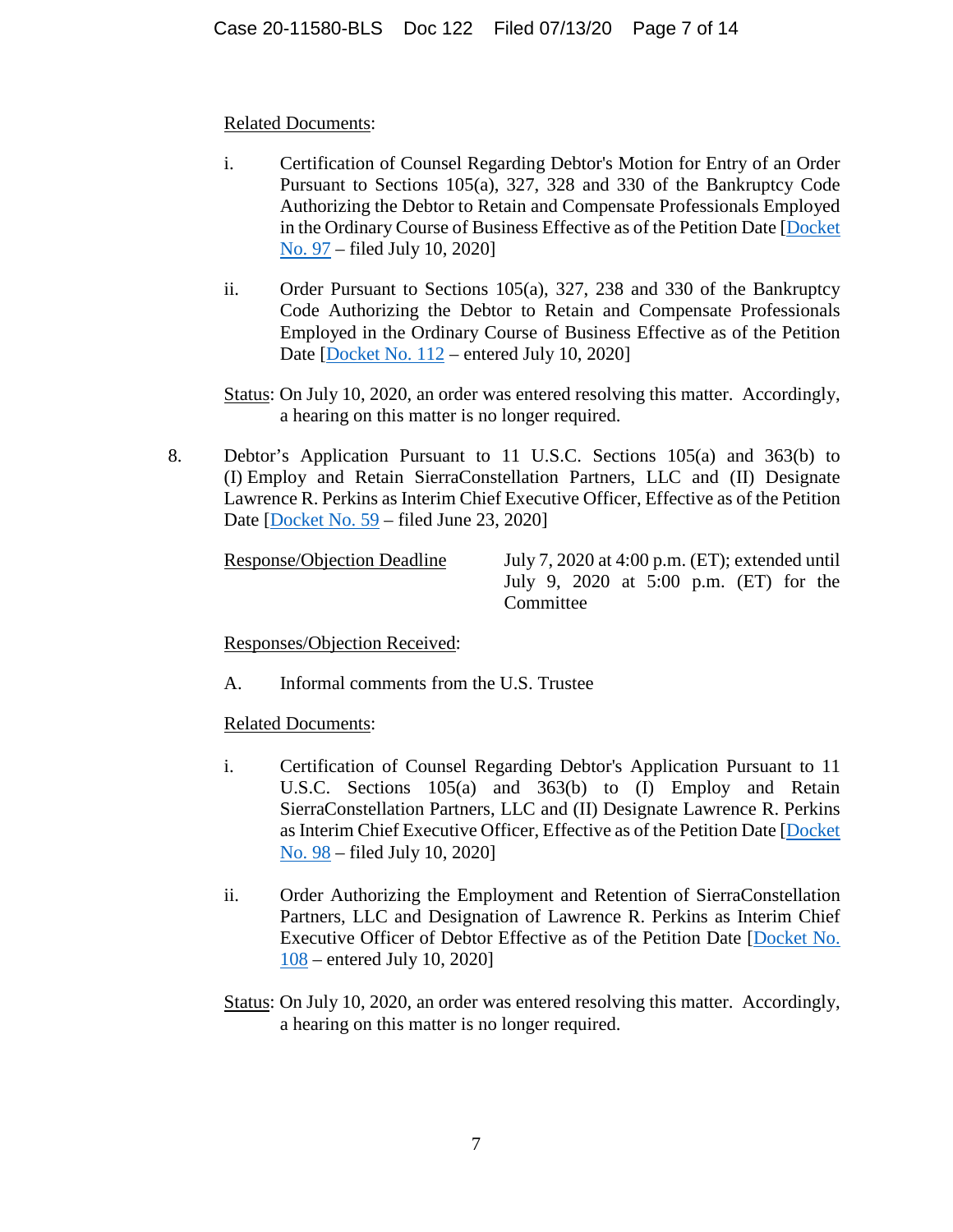9. Debtor's Application for Entry of an Order Authorizing the Retention and Employment of Potter Anderson & Corroon LLP as Delaware Counsel to the Debtor and Debtor in Possession Effective as of the Petition Date [Docket No. 61 – filed June 23, 2020]

Response/Objection Deadline: July 7, 2020 at 4:00 p.m. (ET); extended until July 9, 2020 at 5:00 p.m. (ET) for the Committee

Responses/Objections Received:

A. Informal comments from the U.S. Trustee

## Related Documents:

- i. Certificate of No Objection Regarding Debtor's Application for Entry of an Order Authorizing the Retention and Employment of Potter Anderson & Corroon LLP as Delaware Counsel to the Debtor and Debtor in Possession Effective as of the Petition Date  $[Docken No. 99 - filed July 10, 2020]$
- ii. Order Granting Debtor's Application for Entry of an Order Authorizing the Retention and Employment of Potter Anderson & Corroon LLP as Delaware Counsel to the Debtor and Debtor in Possession Effective as of the Petition Date [Docket No. 109 – entered July 10, 2020]

Status: On July 10, 2020, an order was entered resolving this matter. Accordingly, a hearing on this matter is no longer required.

10. Debtor's Application for Order Pursuant to 11 U.S.C. §§ 327(a) and 329, Fed. R. Bankr. P. 2014 and 2016, and Del. Bankr P. L.R. 2014-1 and 2016-1 Authorizing Employment and Retention of Goodwin Proctor LLP as Restructuring Counsel Effective as of the Petition Date  $[Dockent No. 62 - filed June 23, 2020]$ 

Response/Objection Deadline: July 7, 2020 at 4:00 p.m. (ET); extended until July 9, 2020 at 5:00 p.m. (ET) for the **Committee** Responses/Objections Received:

A. Informal comments from the U.S. Trustee

## Related Documents:

i. Certificate of No Objection Regarding Debtor's Application for Order Pursuant to 11 U.S.C. §§ 327(a) and 329, Fed. R. Bankr. P. 2014 and 2016, and Del. Bankr P. L.R. 2014-1 and 2016-1 Authorizing Employment and Retention of Goodwin Proctor LLP as Restructuring Counsel Effective as of the Petition Date [Docket No. 100 – filed July 10, 2020]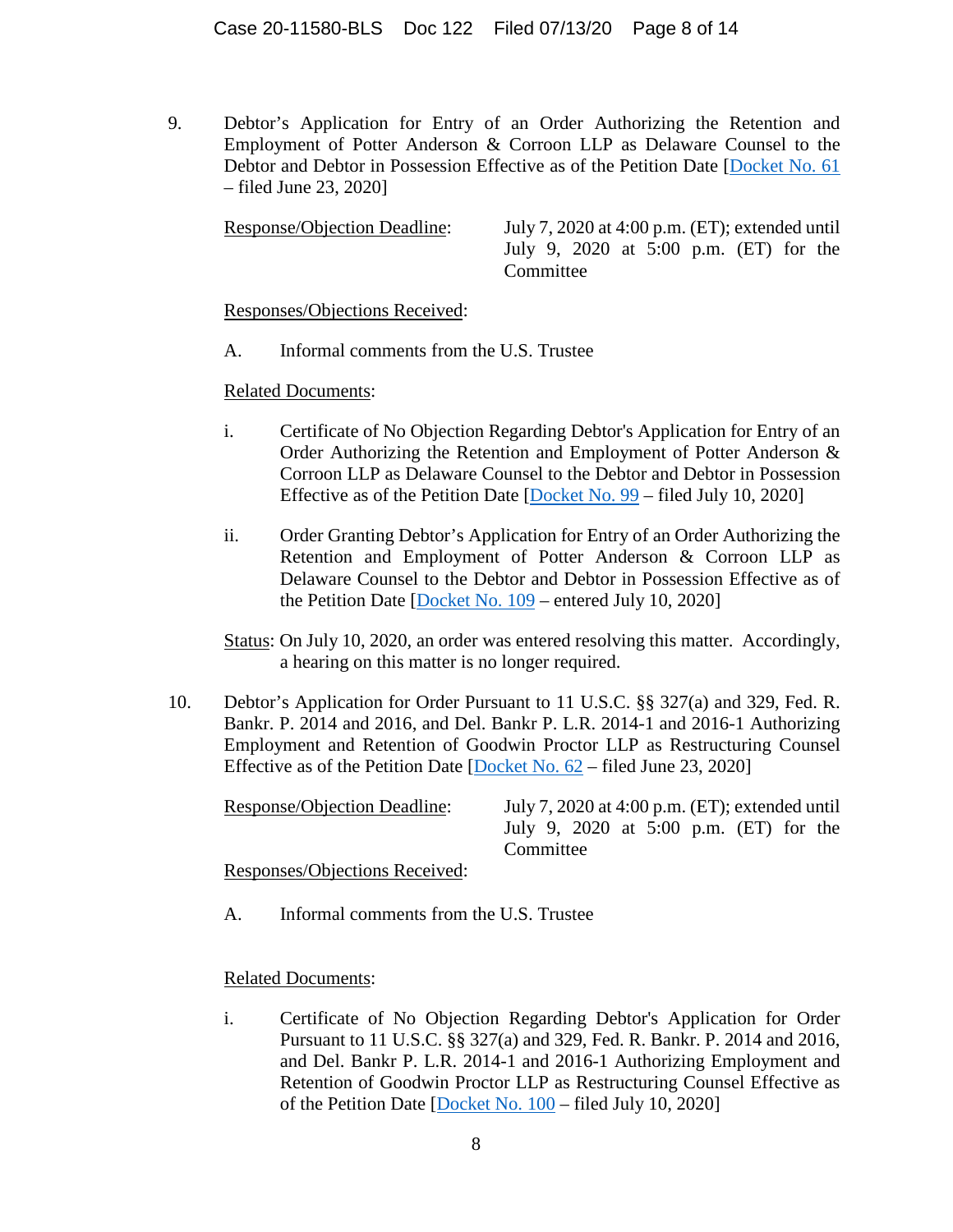ii. Order Under 11 U.S.C. §§ 327(a) and 329, Fed. R. Bankr. P. 2014 and 2016, and Del. Bankr P. L.R. 2014-1 and 2016-1 Authorizing Employment and Retention of Goodwin Proctor LLP as Restructuring Counsel Effective as of the Petition Date [Docket No. 110 – entered July 10, 2020]

Status: On July 10, 2020, an order was entered resolving this matter. Accordingly, a hearing on this matter is no longer required.

11. Motion for Entry of an Order Authorizing the Debtor to Seal Certain Information Relating to the Debtor's Application for Entry of an Order (I) Authorizing the Employment and Retention of Raymond James & Associates, Inc. as Investment Banker for the Debtor, Effective as of the Petition Date, (II) Waiving Certain Reporting Requirements Pursuant to Local Rule 2016-2, and (III) Granting Related Relief [Docket No. 66 – filed June 25, 2020]

| Response/Objection Deadline: |           | July 7, 2020 at 4:00 p.m. $(ET)$ ; extended until |  |  |  |
|------------------------------|-----------|---------------------------------------------------|--|--|--|
|                              |           | July 9, 2020 at 5:00 p.m. $(ET)$ for the          |  |  |  |
|                              | Committee |                                                   |  |  |  |

Responses/Objections Received:

A. Informal comments from the U.S. Trustee

- i. Debtor's Application for Entry of an Order (I) Authorizing the Employment and Retention of Raymond James & Associates, Inc. as Investment Banker for the Debtor, Effective as of the Petition Date, (II) Waiving Certain Reporting Requirements Pursuant to Local Rule 2016-2, and (III) Granting Related Relief [Docket No. 60 – filed June 23, 2020]
- ii. Notice of Filing of Sealed Version of the Raymond James & Associates, Inc. Engagement Letter [Docket No. 65 – filed June 25, 2020]
- iii. Certificate of No Objection Regarding Motion for Entry of an Order Authorizing the Debtor to Seal Certain Information Relating to the Debtor's Application for Entry of an Order (I) Authorizing the Employment and Retention of Raymond James & Associates, Inc. as Investment Banker for the Debtor, Effective as of the Petition Date, (II) Waiving Certain Reporting Requirements Pursuant to Local Rule 2016-2, and (III) Granting Related Relief [Docket No. 101 – filed July 10, 2020]
- iv. Order Granting Motion for Entry of an Order Authorizing the Debtor to Seal Certain Information Relating to the Debtor's Application for Entry of an Order (I) Authorizing the Employment and Retention of Raymond James & Associates, Inc. as Investment Banker for the Debtor, Effective as of the Petition Date, (II) Waiving Certain Reporting Requirements Pursuant to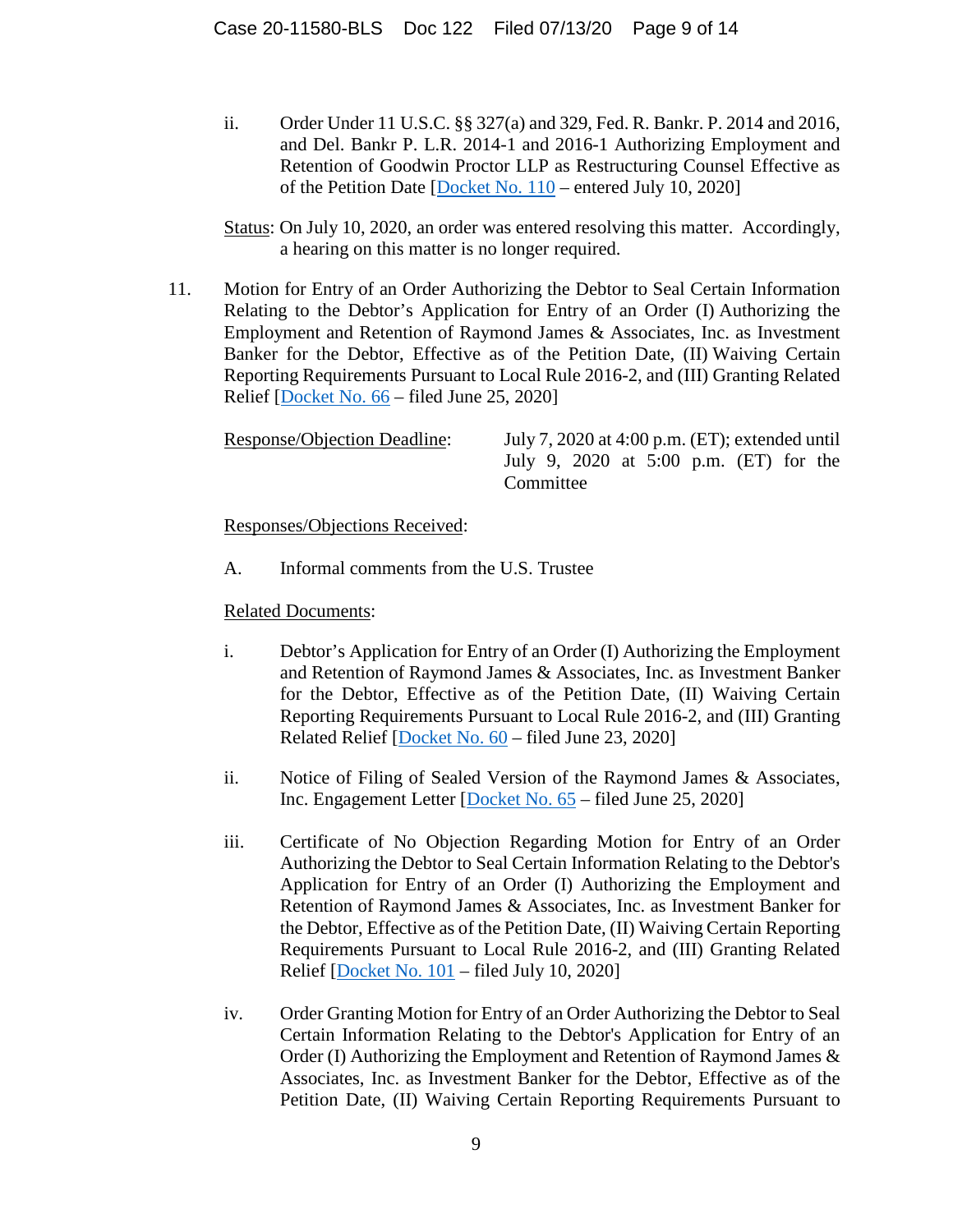Local Rule 2016-2, and (III) Granting Related [Docket No. 111 – entered July 10, 2020]

Status: On July 10, 2020, an order was entered resolving this matter. Accordingly, a hearing on this matter is no longer required.

## **II. UNCONTESTED MATTERS GOING FORWARD**:

12. Debtor's Motion for Entry of Interim and Final Orders (I) Authorizing Debtor to Use Cash Collateral, (II) Granting Adequate Protection to Secured Lender, (III) Scheduling Final Hearing, and (IV) Granting Related Relief [Docket No. 8 filed June 16, 2020]

| Response/Objection Deadline: | July 7, 2020 at 4:00 p.m. $(ET)$ ; extended until |
|------------------------------|---------------------------------------------------|
|                              | July 8, 2020 for Westport Office Park, LLC        |
|                              | ("Westport"); extended until July 10, 2020 at     |
|                              | 12:00 p.m. (ET) for the Committee                 |

Responses/Objections Received:

- A. Informal comments from the U.S. Trustee
- B. Informal comments from Westport
- C. Informal comments from the Committee

- i. Interim Order Under 11 U.S.C. §§ 105, 361, 362, 363, and 507, and Bankruptcy Rules 2002, 4001, and 9014 (I) Authorizing Debtor to Use Cash Collateral, (II) Granting Adequate Protection to Secured Lender, and (III) Scheduling a Final Hearing Pursuant to Bankruptcy Rule 40001(b) [Docket No. 45 – entered June 18, 2020]
- ii. Omnibus Notice of Second Day Hearing to be Held on July 14, 2020 at 11:30 a.m. (ET) [Docket No. 48 – filed June 19, 2020]
- **iii. Certification of Counsel Regarding Debtor's Motion for Entry of Interim and Final Orders (I) Authorizing Debtor to Use Cash Collateral, (II) Granting Adequate Protection to Secured Lender, (III) Scheduling Final Hearing, and (IV) Granting Related Relief [Docket No. 120 - filed July 13, 2020]**
- Status: **On July 13, 2020, the Debtor filed a certification of counsel with regard to this matter. The Court has advised an order will be entered resolving this matter and a hearing is no longer necessary.**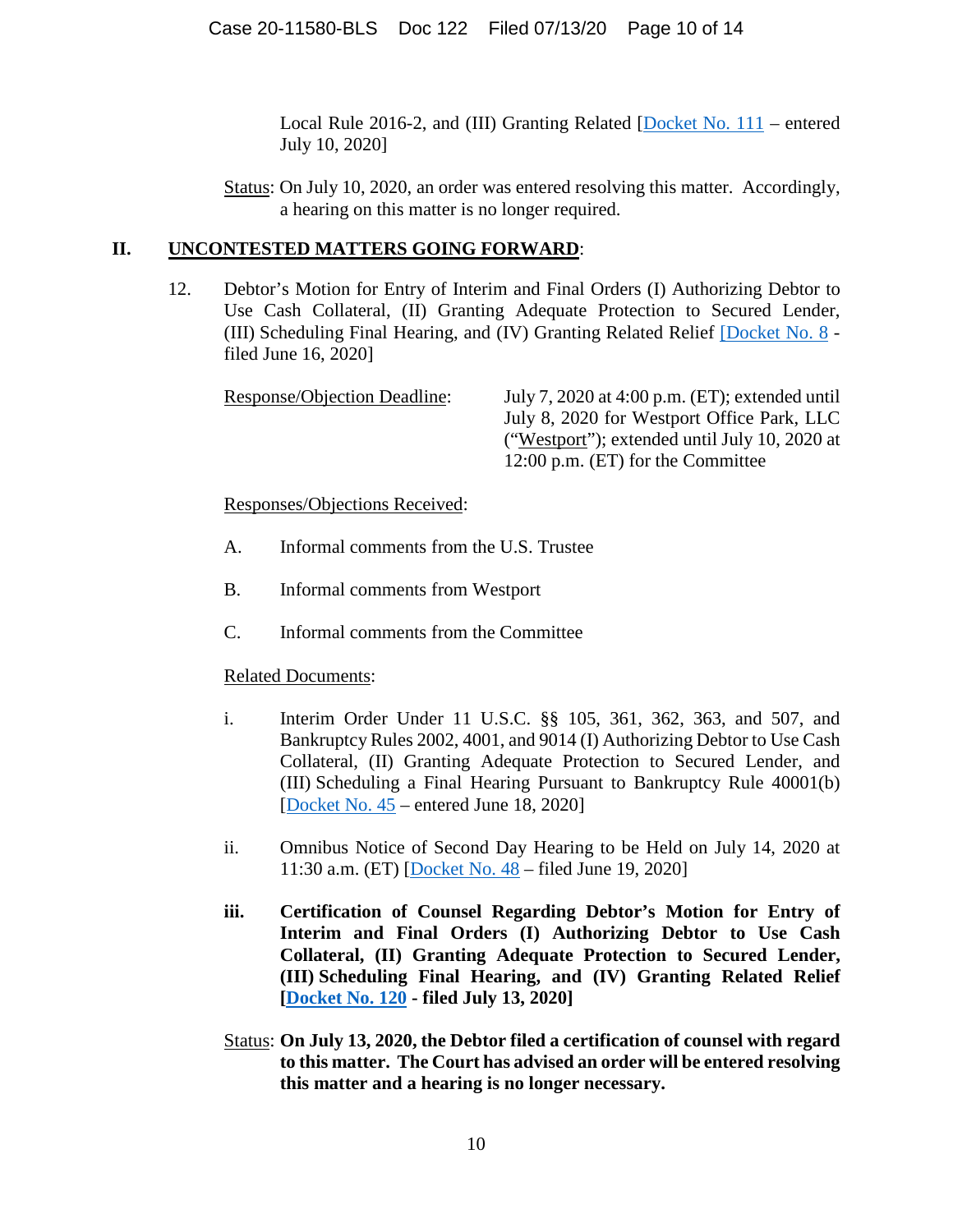13. Debtor's Motion for Entry of (A) an Order (I) Approving Bidding Procedures in Connection with the Sale of Substantially All of the Debtor's Assets, (II) Approving Bid Protections, (III) Scheduling an Auction for and Hearing to Approve the Sale, (IV) Approving Form and Manner of Notice of Auction, Sale and Sale Hearing, (V) Approving Procedures for the Assumption and Assignment of Certain Executory Contracts and Unexpired Leases, (VI) Approving Form and Manner of Notice Thereof, and (VII) Granting Related Relief; and (B) an Order Authorizing and Approving (I) the Sale of Substantially All of the Debtor's Assets Free and Clear of Liens, Claims, Rights, Encumbrances and Other Interests, (II) the Assumption and Assignment of Certain Executory Contracts and Unexpired Leases, and (III) Granting Related Relief [Docket No. 53 – filed June 23, 2020]

Response/Objection Deadline: July 7, 2020 at 4:00 p.m. (ET); extended until July 8, 2020 for Westport; extended until July 9, 2020 at 5:00 p.m. (ET) for OrbiMed Royalty Opportunities II, LP ("OrbiMed"); extended until July 10, 2020 at 2:00 p.m. (ET) for the Committee and the U.S. Trustee.

Responses/Objections Received:

- A. Informal comments from the U.S. Trustee
- B. Informal comments from Westport
- C. Informal comments from OrbiMed

- i. Declaration of Lawrence R. Perkins in Support of Debtor's Motion for Entry of (A) an Order (I) Approving Bidding Procedures in Connection with the Sale of Substantially All of the Debtor's Assets, (II) Approving Bid Protections, (III) Scheduling an Auction for and Hearing to Approve the Sale, (IV) Approving Form and Manner of Notice of Auction, Sale and Sale Hearing, (V) Approving Procedures for the Assumption and Assignment of Certain Executory Contracts and Unexpired Leases, (VI) Approving Form and Manner of Notice Thereof, and (VII) Granting Related Relief; and (B) an Order Authorizing and Approving (I) the Sale of Substantially All of the Debtor's Assets Free and Clear of Liens, Claims, Rights, Encumbrances and Other Interests, (II) the Assumption and Assignment of Certain Executory Contracts and Unexpired Leases, and (III) Granting Related Relief [Docket No. 54 – filed June 23, 2020]
- ii. Declaration of Geoffrey Richards in Support of Debtor's Motion for Entry of (A) an Order (I) Approving Bidding Procedures in Connection with the Sale of Substantially All of the Debtor's Assets, (II) Approving Bid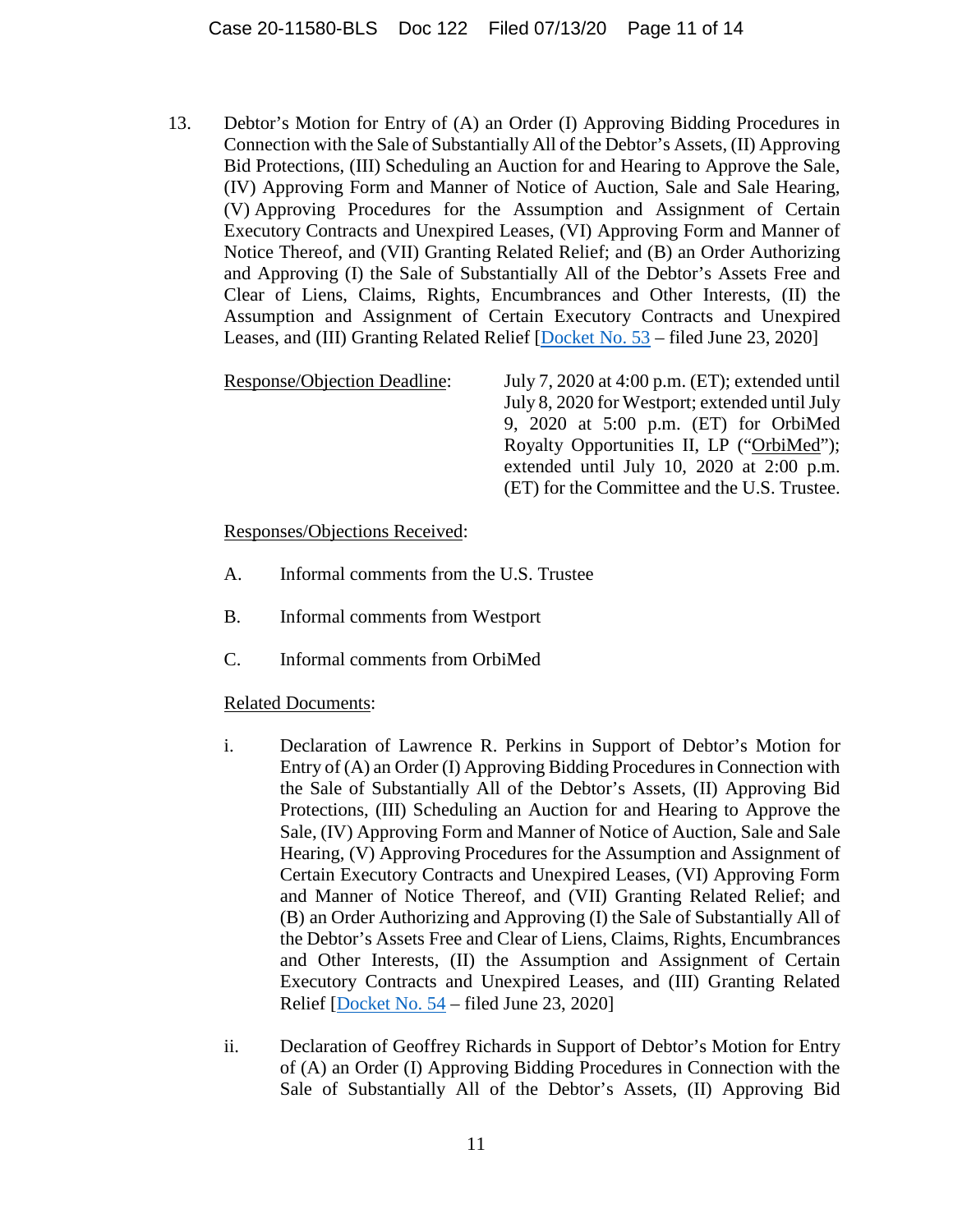Protections, (III) Scheduling an Auction for and Hearing to Approve the Sale, (IV) Approving Form and Manner of Notice of Auction, Sale and Sale Hearing, (V) Approving Procedures for the Assumption and Assignment of Certain Executory Contracts and Unexpired Leases, (VI) Approving Form and Manner of Notice Thereof, and (VII) Granting Related Relief; and (B) an Order Authorizing and Approving (I) the Sale of Substantially All of the Debtor's Assets Free and Clear of Liens, Claims, Rights, Encumbrances and Other Interests, (II) the Assumption and Assignment of Certain Executory Contracts and Unexpired Leases, and (III) Granting Related Relief [Docket No. 55 – filed June 23, 2020]

- **iii. Certification of Counsel Regarding Debtor's Motion for Entry of (A) an Order (I) Approving Bidding Procedures in Connection with the Sale of Substantially All of the Debtor's Assets, (II) Approving Bid Protections, (III) Scheduling an Auction for and Hearing to Approve the Sale, (IV) Approving Form and Manner of Notice of Auction, Sale and Sale Hearing, (V) Approving Procedures for the Assumption and Assignment of Certain Executory Contracts and Unexpired Leases, (VI) Approving Form and Manner of Notice Thereof, and (VII) Granting Related Relief; and (B) an Order Authorizing and Approving (I) the Sale of Substantially All of the Debtor's Assets Free and Clear of Liens, Claims, Rights, Encumbrances and Other Interests, (II) the Assumption and Assignment of Certain Executory Contracts and Unexpired Leases, and (III) Granting Related Relief [Docket No. 121 - filed July 13, 2020]**
- Status: **On July 13, 2020, the Debtor filed a certification of counsel with regard to this matter. The Court has advised an order will be entered resolving this matter and a hearing is no longer necessary.**
- 14. Debtor's Application for Entry of an Order (I) Authorizing the Employment and Retention of Raymond James & Associates, Inc. as Investment Banker for the Debtor, Effective as of the Petition Date, (II) Waiving Certain Reporting Requirements Pursuant to Local Rule 2016-2, and (III) Granting Related Relief [Docket No. 60 – filed June 23, 2020]

Response/Objection Deadline July 7, 2020 at 4:00 p.m. (ET); extended until July 10, 2020 at 12:00 p.m. (ET) for the Committee

Responses/Objections Received:

- A. Informal comments from the U.S. Trustee
- B. Informal comments from the Committee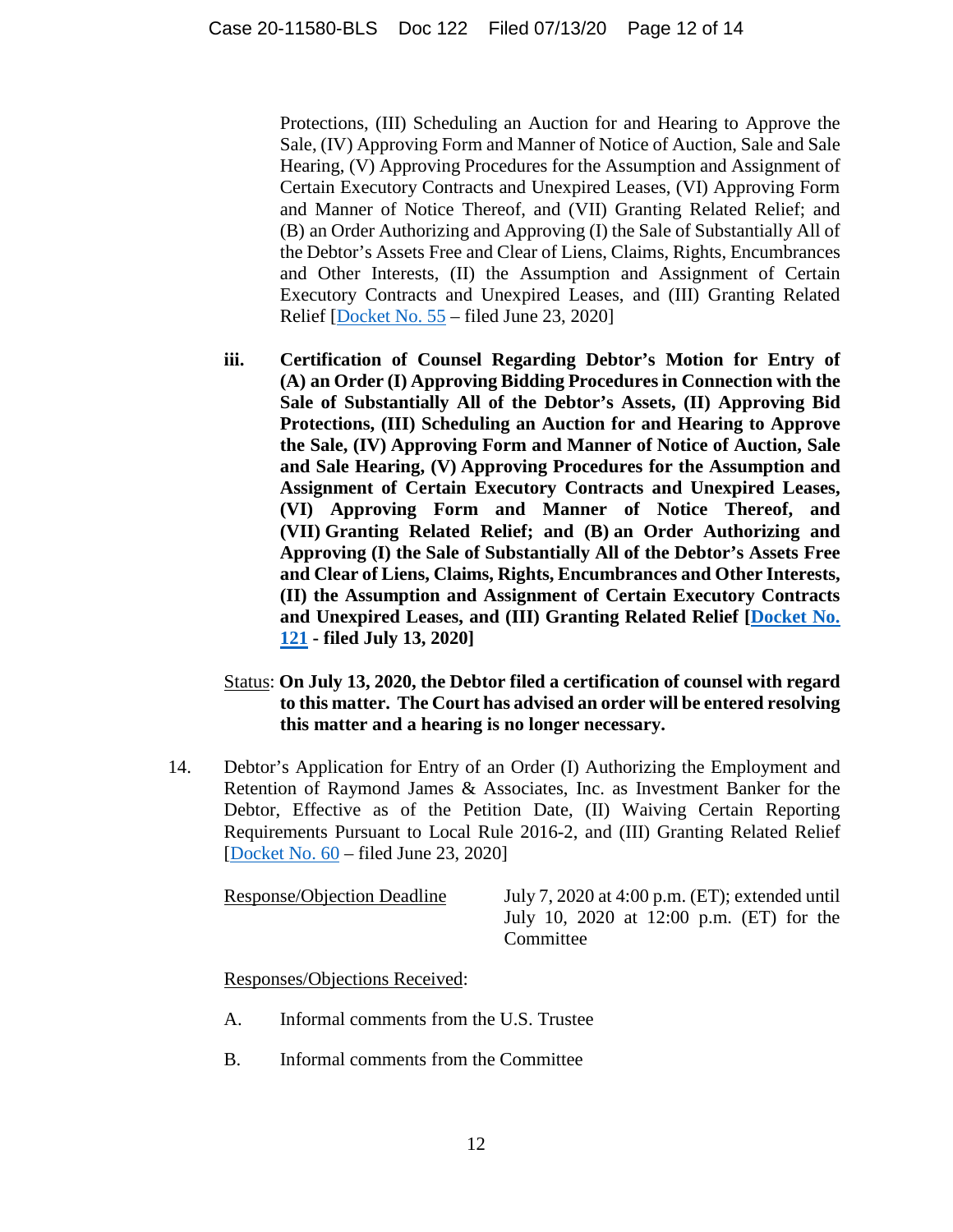- i. [SEALED] Notice of Filing of Sealed Version of the Raymond James & Associates, Inc. Engagement Letter [Docket No. 65 – filed June 25, 2020]
- ii. Debtor's Motion for Entry of an Order Authorizing the Debtor to Seal Certain Information Relating to the Debtor's Application for Entry of an Order (I) Authorizing the Employment and Retention of Raymond James & Associates, Inc. as Investment Banker for the Debtor, Effective as of the Petition Date, (II) Waiving Certain Reporting Requirements Pursuant to Local Rule 2016-2, and (III) Granting Related Relief [Docket No. 66 – filed June 25, 2020]
- iii. Notice of Filing of Revised Schedule 2 of Exhibit B to the Declaration of Geoffrey Richards in Support of the Debtor's Application for Entry of an Order (I) Authorizing the Employment and Retention of Raymond James & Associates, Inc. as Investment Banker for the Debtor, Effective as of the Petition Date, (II) Waiving Certain Reporting Requirements Pursuant to Local Rule 2016-2, and (III) Granting Related Relief [Docket No. 67 – filed June 25, 2020]
- **iv. Certification of Counsel Regarding Debtor's Application for Entry of an Order (I) Authorizing the Employment and Retention of Raymond James & Associates, Inc. as Investment Banker for the Debtor, Effective as of the Petition Date, (II) Waiving Certain Reporting Requirements Pursuant to Local Rule 2016-2, and (III) Granting Related Relief [Docket No. 119 – filed July 13, 2020]**
- Status: **On July 13, 2020, the Debtor filed a certification of counsel with regard to this matter. The Court has advised an order will be entered resolving this matter and a hearing is no longer necessary.**